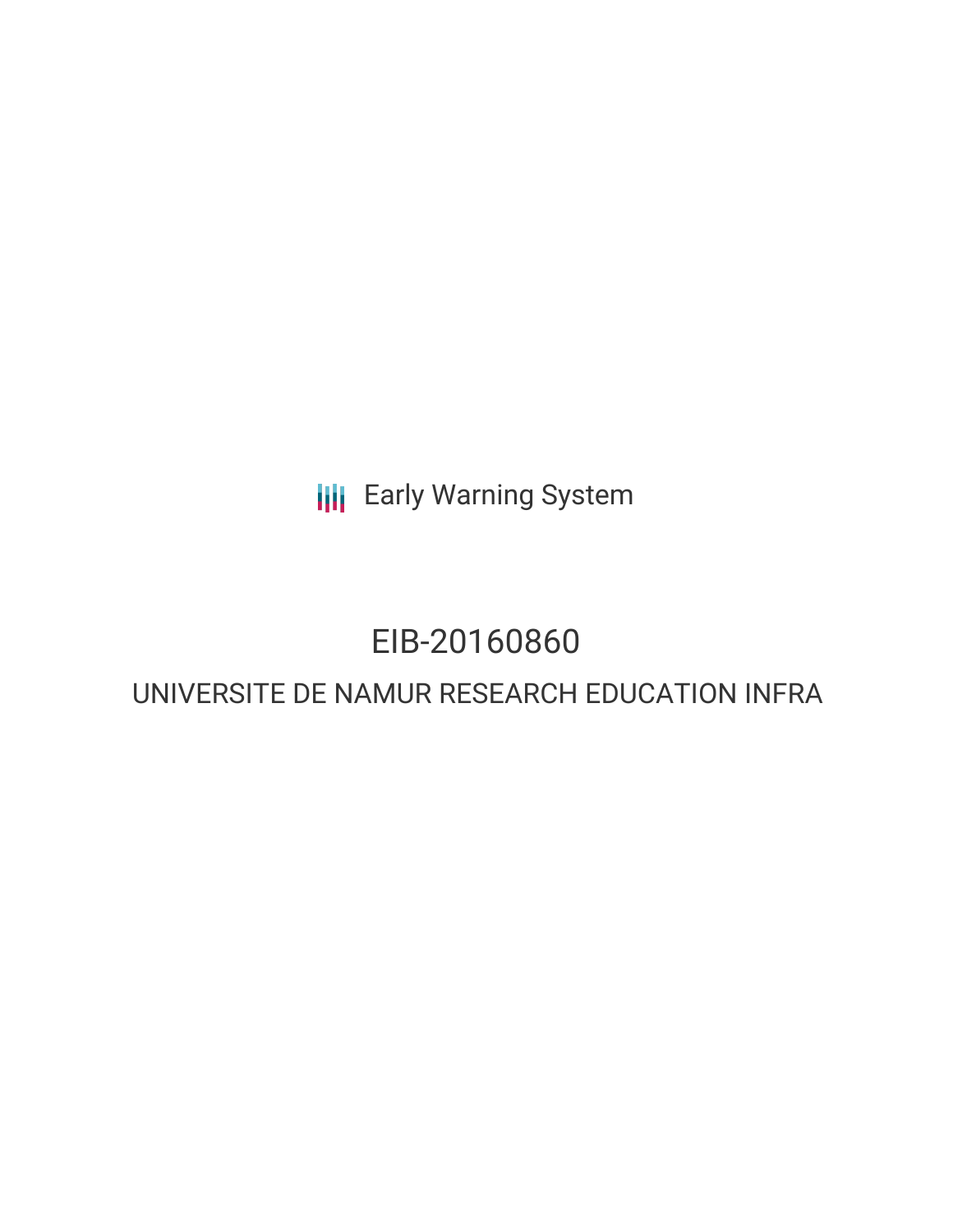

### **Quick Facts**

| <b>Countries</b>               | Belgium                        |
|--------------------------------|--------------------------------|
| <b>Financial Institutions</b>  | European Investment Bank (EIB) |
| <b>Status</b>                  | Proposed                       |
| <b>Bank Risk Rating</b>        | U                              |
| <b>Borrower</b>                | UNIVERSITE DE NAMUR            |
| <b>Sectors</b>                 | <b>Education and Health</b>    |
| <b>Investment Type(s)</b>      | Loan                           |
| <b>Investment Amount (USD)</b> | $$39.01$ million               |
| <b>Loan Amount (USD)</b>       | \$39.01 million                |
| <b>Project Cost (USD)</b>      | \$85.81 million                |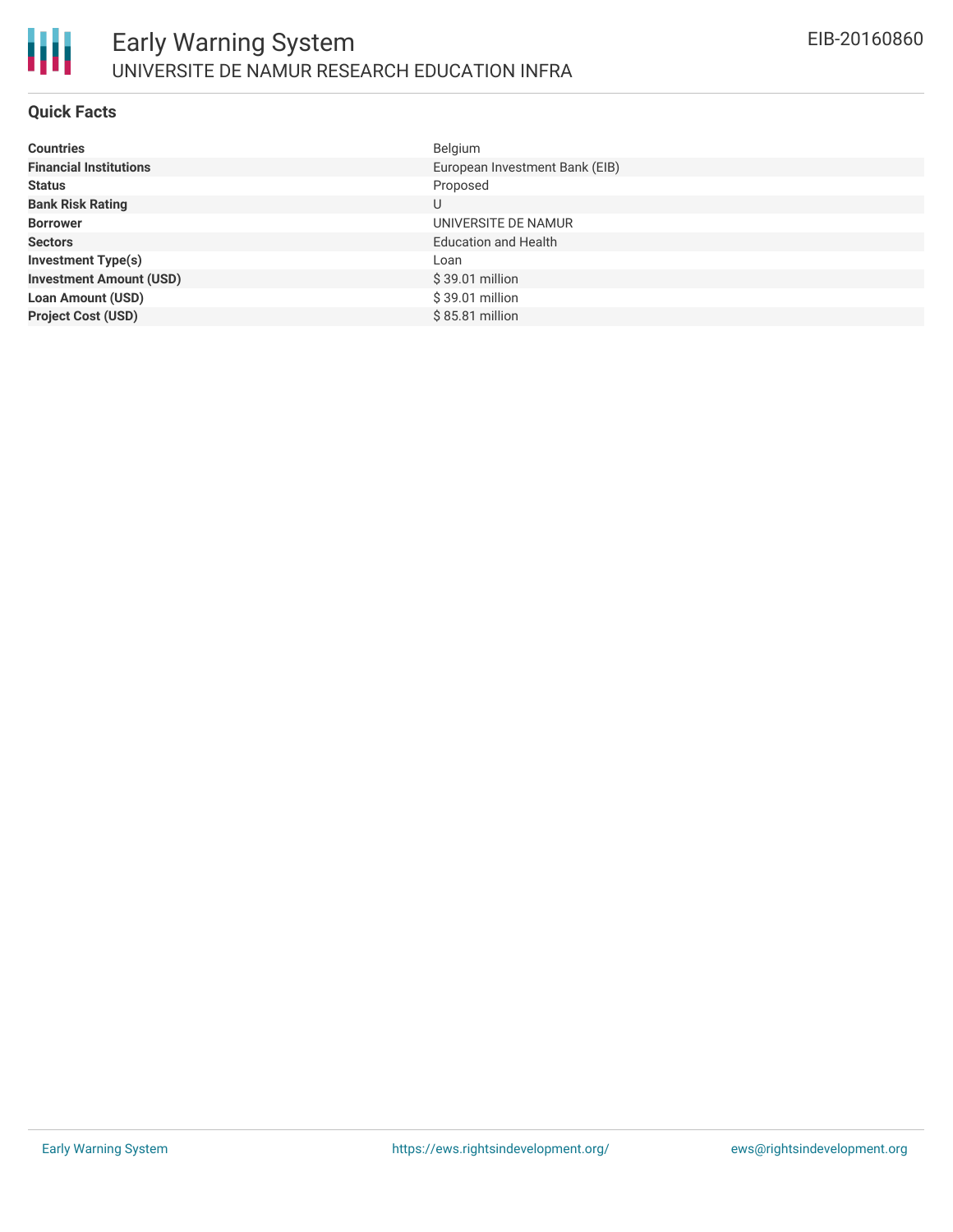

### **Project Description**

According to EIB website, the project will finance the University's EUR 77 million investment programme 2017-2021, including a new Science Faculty building, campus extension works and energy-efficient retrofitting of the existing infrastructure. It aims to upgrade the educational and research infrastructure of the Université de Namur to strengthen its domestic and international academic standing.

The Bank's services will verify the screening decision of the competent authority during appraisal and whether an Environmental Impact Assessment (EIA) is required.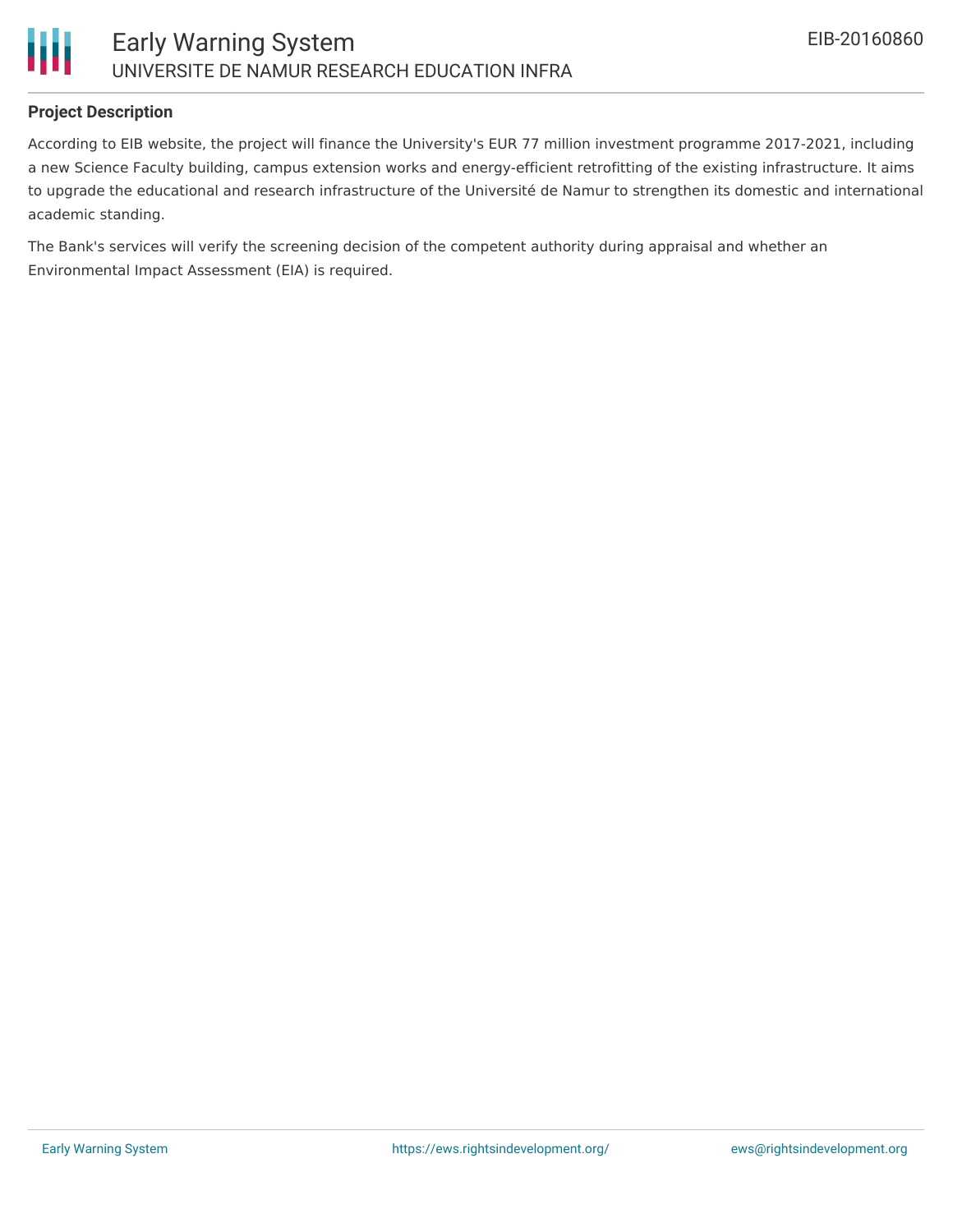# 朋

### **Investment Description**

European Investment Bank (EIB)